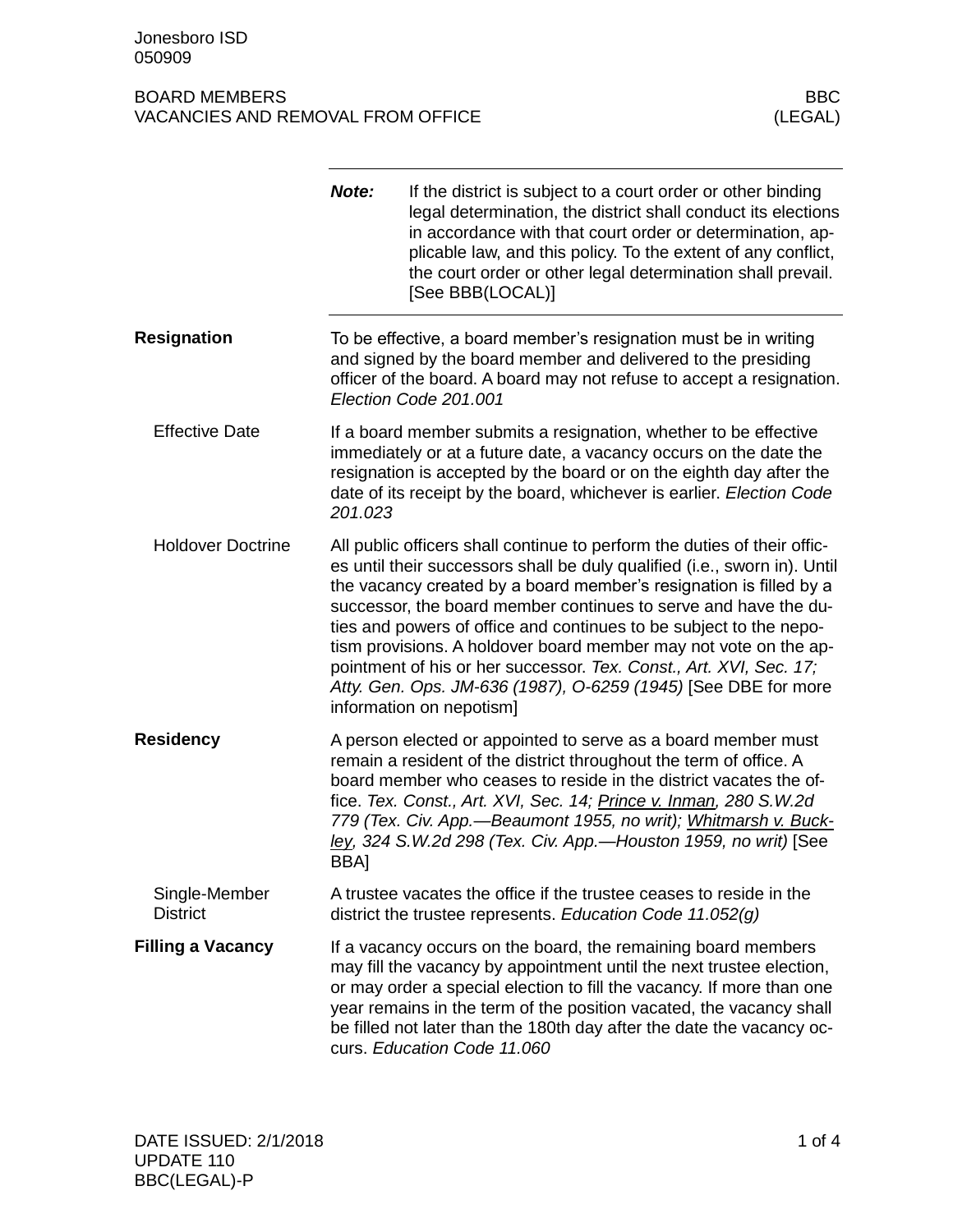## BOARD MEMBERS BOARD MEMBERS<br>VACANCIES AND REMOVAL FROM OFFICE VACANCIES (LEGAL) VACANCIES AND REMOVAL FROM OFFICE

| Appointment                                               | To be eligible to be appointed to a board, a person must have the<br>qualifications set forth at Election Code 141.001(a). Election Code<br>141.001(a) [See BBA]                                                                                                                                                                                                                                                                                                               |                                                                                                                                                                                                                                                                                                                                                                |  |
|-----------------------------------------------------------|--------------------------------------------------------------------------------------------------------------------------------------------------------------------------------------------------------------------------------------------------------------------------------------------------------------------------------------------------------------------------------------------------------------------------------------------------------------------------------|----------------------------------------------------------------------------------------------------------------------------------------------------------------------------------------------------------------------------------------------------------------------------------------------------------------------------------------------------------------|--|
| <b>Special Election</b>                                   | A special election to fill a vacancy shall be conducted in the same<br>manner as the district's general election. Education Code 11.060(c)                                                                                                                                                                                                                                                                                                                                     |                                                                                                                                                                                                                                                                                                                                                                |  |
|                                                           |                                                                                                                                                                                                                                                                                                                                                                                                                                                                                | An election to fill a vacancy shall be to fill the unexpired term only.<br>Tex. Const. Art. XVI, Sec. 27                                                                                                                                                                                                                                                       |  |
| Date of Election                                          | A special election to fill a vacancy shall be held on an authorized<br>uniform election date occurring within the required period after the<br>vacancy occurs. If no uniform election date affords enough time to<br>hold the election in the manner required by law, the election shall<br>be held on the first authorized uniform election date occurring after<br>the expiration of the period. Election Code 41.001(a), .004(a); Atty.<br>Gen. Op. KP-102 (2016) [See BBB] |                                                                                                                                                                                                                                                                                                                                                                |  |
| <b>Ordering Election</b>                                  | If a vacancy is to be filled by special election, the election shall be<br>ordered as soon as practicable after the vacancy occurs. Election<br>Code 201.051(a)                                                                                                                                                                                                                                                                                                                |                                                                                                                                                                                                                                                                                                                                                                |  |
|                                                           |                                                                                                                                                                                                                                                                                                                                                                                                                                                                                | Except as otherwise provided by the Election Code, a special elec-<br>tion to fill a vacancy shall be held on the first authorized uniform<br>election date occurring on or after the 46th day after the date the<br>election is ordered. Election Code 201.052(a)                                                                                             |  |
|                                                           | 201.051                                                                                                                                                                                                                                                                                                                                                                                                                                                                        | If the special election is to be held on the date of the general elec-<br>tion for state and county officers, the election shall be ordered not<br>later than the 78th day before election day. The general election for<br>state and county officers is the first Tuesday after the first Monday<br>in November in even-numbered years. Election Code 41.002, |  |
| <b>Officer's Statement</b><br>and Oath                    | For requirements regarding the officer's statement and oath of of-<br>fice, see BBBB(LEGAL).                                                                                                                                                                                                                                                                                                                                                                                   |                                                                                                                                                                                                                                                                                                                                                                |  |
| <b>Former Board</b><br><b>Member Employment</b>           | A trustee may not accept employment with the district until the first<br>anniversary of the date the trustee's membership on a board ends.<br>Education Code 11.063                                                                                                                                                                                                                                                                                                            |                                                                                                                                                                                                                                                                                                                                                                |  |
| <b>Involuntary Removal</b><br>from Office<br>Quo Warranto | On his or her own motion or at the request of an individual, the at-<br>torney general or the county or district attorney may petition the<br>district court for leave to file an information in the nature of quo<br>warranto. An action in the nature of quo warranto is available if:                                                                                                                                                                                       |                                                                                                                                                                                                                                                                                                                                                                |  |
|                                                           | 1.                                                                                                                                                                                                                                                                                                                                                                                                                                                                             | A person usurps, intrudes into, or unlawfully holds or executes<br>an office; or                                                                                                                                                                                                                                                                               |  |
|                                                           | 2.                                                                                                                                                                                                                                                                                                                                                                                                                                                                             | A public officer does an act or allows an act that by law caus-<br>es forfeiture of office.                                                                                                                                                                                                                                                                    |  |
| DATE ISSUED: 2/1/2018                                     |                                                                                                                                                                                                                                                                                                                                                                                                                                                                                | 2 of 4                                                                                                                                                                                                                                                                                                                                                         |  |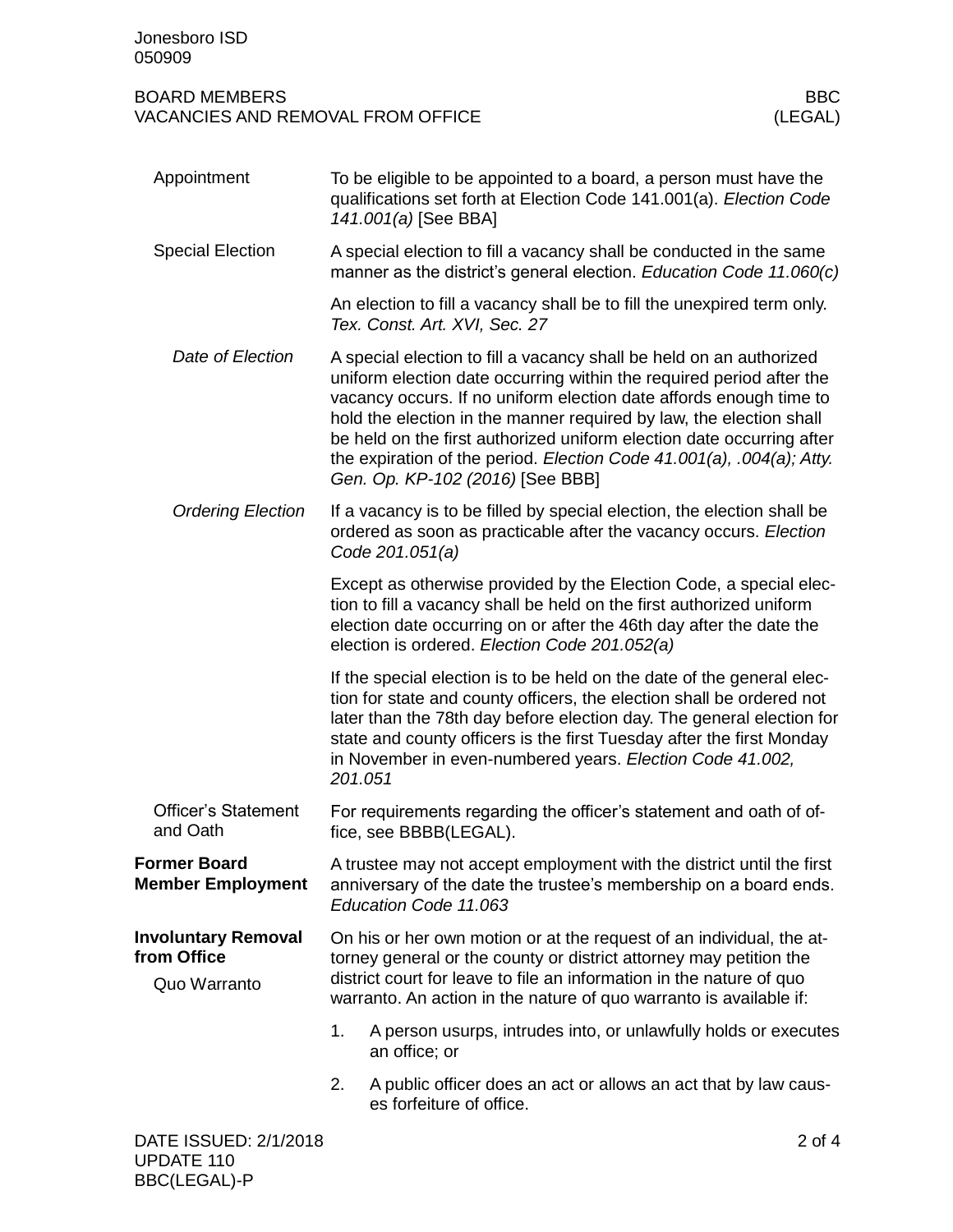## BOARD MEMBERS BOARD MEMBERS<br>VACANCIES AND REMOVAL FROM OFFICE VACANCIES (LEGAL) VACANCIES AND REMOVAL FROM OFFICE

|                                         | If the person against whom the information is filed is found guilty as<br>charged, the court:                                                                                                                                                                                                                                                                                                            |                                                                                                                                                                                                                                                                                                                                                             |  |
|-----------------------------------------|----------------------------------------------------------------------------------------------------------------------------------------------------------------------------------------------------------------------------------------------------------------------------------------------------------------------------------------------------------------------------------------------------------|-------------------------------------------------------------------------------------------------------------------------------------------------------------------------------------------------------------------------------------------------------------------------------------------------------------------------------------------------------------|--|
|                                         | 1.                                                                                                                                                                                                                                                                                                                                                                                                       | Shall enter judgment removing the person from the office and<br>for the costs of prosecution; and                                                                                                                                                                                                                                                           |  |
|                                         | 2.                                                                                                                                                                                                                                                                                                                                                                                                       | May fine the person for usurping, intruding into, or unlawfully<br>holding and executing the office.                                                                                                                                                                                                                                                        |  |
|                                         | Civ. Prac. & Rem. Code 66.001-.003                                                                                                                                                                                                                                                                                                                                                                       |                                                                                                                                                                                                                                                                                                                                                             |  |
| <b>Removal by Petition</b><br>and Trial | A proceeding for the removal of a board member is begun by filing<br>a written petition for removal in district court of the county in which<br>the board member resides. A resident of the state who has lived for<br>at least six months in the county in which the petition is to be filed<br>and who is not currently under indictment in the county may file a<br>petition. Local Gov't Code 87.015 |                                                                                                                                                                                                                                                                                                                                                             |  |
| Reasons for<br>Removal                  | A board member may be removed from office for:                                                                                                                                                                                                                                                                                                                                                           |                                                                                                                                                                                                                                                                                                                                                             |  |
|                                         | 1.                                                                                                                                                                                                                                                                                                                                                                                                       | "Incompetency," which means:                                                                                                                                                                                                                                                                                                                                |  |
|                                         |                                                                                                                                                                                                                                                                                                                                                                                                          | Gross ignorance of official duties;<br>a.                                                                                                                                                                                                                                                                                                                   |  |
|                                         |                                                                                                                                                                                                                                                                                                                                                                                                          | b.<br>Gross carelessness in the discharge of those duties; or                                                                                                                                                                                                                                                                                               |  |
|                                         |                                                                                                                                                                                                                                                                                                                                                                                                          | Unfitness or inability to promptly and properly discharge<br>C.<br>official duties because of a serious physical or mental<br>defect that did not exist at the time of election.                                                                                                                                                                            |  |
|                                         | 2.                                                                                                                                                                                                                                                                                                                                                                                                       | "Official misconduct," which means intentional, unlawful be-<br>havior relating to official duties by a board member entrusted<br>with the administration of justice or the execution of the law.<br>The term includes an intentional or corrupt failure, refusal, or<br>neglect of a board member to perform a duty imposed on the<br>board member by law. |  |
|                                         | 3.                                                                                                                                                                                                                                                                                                                                                                                                       | Intoxication on or off duty caused by drinking an alcoholic<br>beverage, but not if it was caused by drinking an alcoholic<br>beverage on the direction and prescription of a licensed phy-<br>sician.                                                                                                                                                      |  |
|                                         | 4.                                                                                                                                                                                                                                                                                                                                                                                                       | Conviction of a board member by a jury for any felony or for<br>misdemeanor official misconduct. The conviction of a public<br>officer by a petit jury for any felony or for a misdemeanor in-<br>volving official misconduct operates as an immediate removal<br>from office of that officer.                                                              |  |
|                                         |                                                                                                                                                                                                                                                                                                                                                                                                          | Tex. Const., Art. V, Sec. 24; Local Gov't Code 87.011, .012(14),<br>.013, .031                                                                                                                                                                                                                                                                              |  |